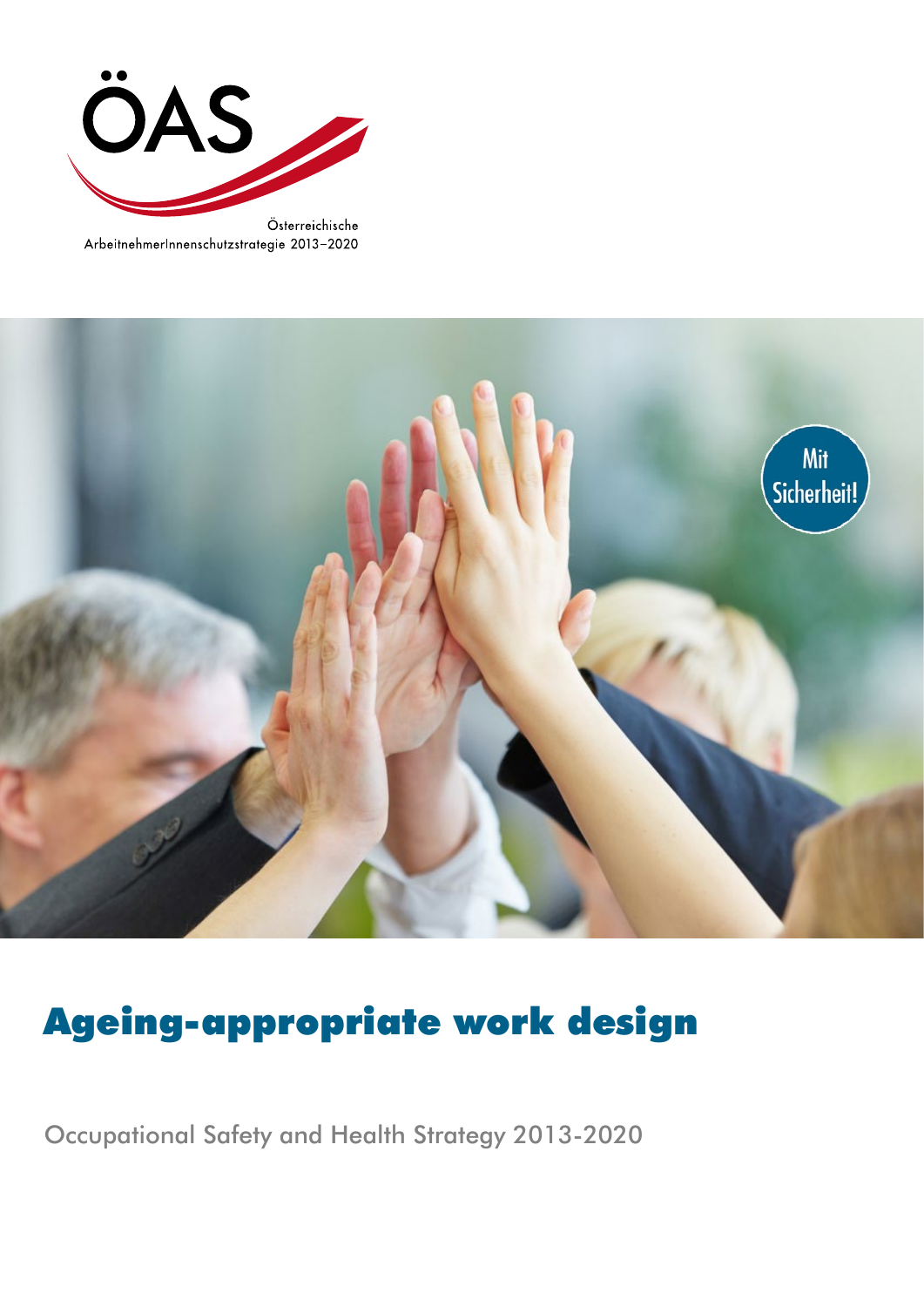### Publishing information

# **Media owner and publisher** Federal Ministry of Labour, Social Affairs and Consumer Protection – Labour Inspectorate Location: 1040 Vienna, Favoritenstraße 7 **Authors:** Working Group 3 - Prevention of work-related health hazards and occupational diseases **Cover photo:** © fotolia.com This brochure does not claim to be exhaustive December 2015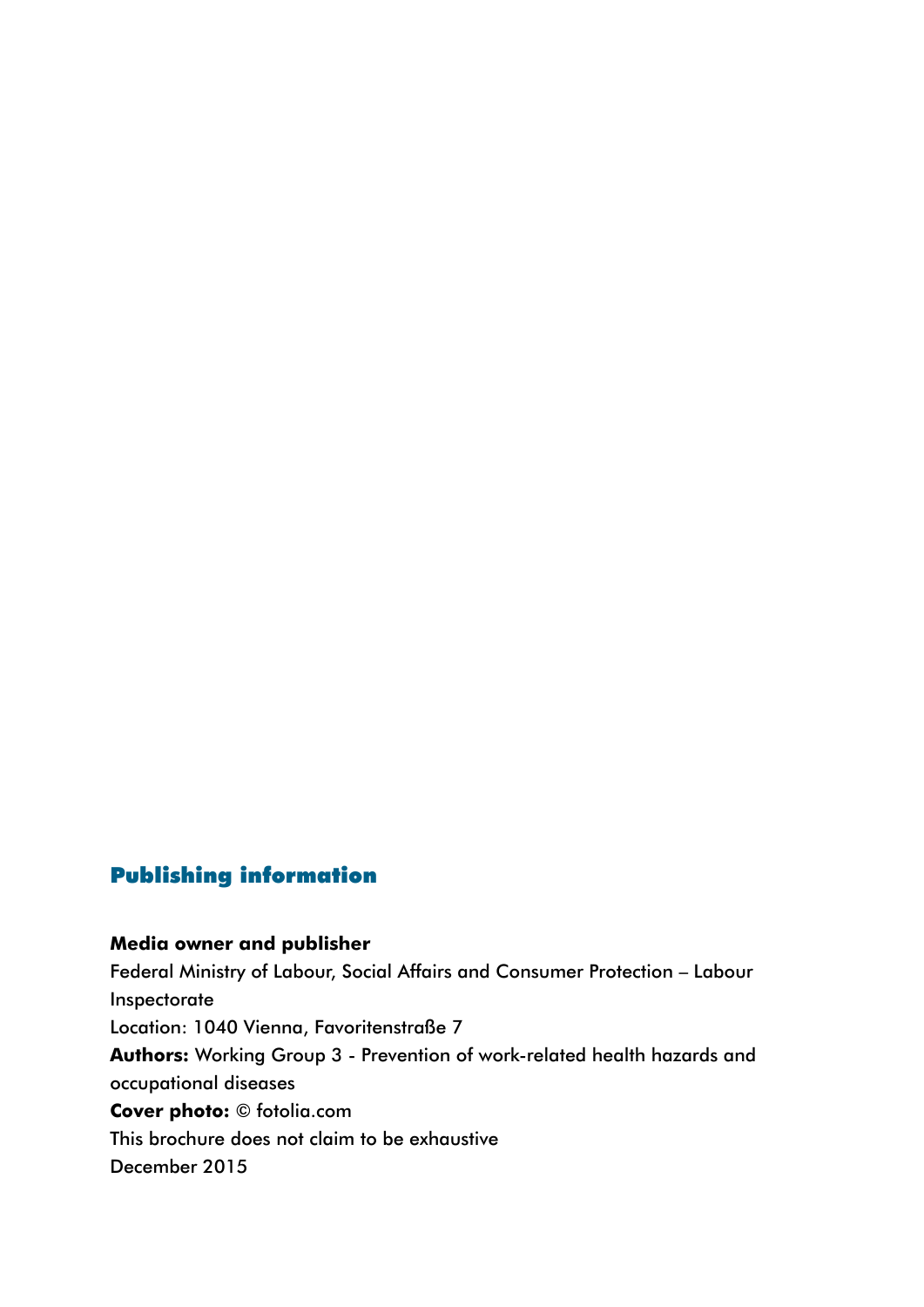# I. Introduction

The Health and Safety at Work Act obliges employees to ensure the safety and health of their employees in relation to all aspects of work. This also includes designing and structuring work to take into account the ageing of workers. The health and ability to work of employees must be ensured for all generations by means of ageing-appropriate working conditions.

Older employees are accounting for an increasing proportion of the workforce. This means that:

- Longer working hours signify a longer and thus greater effect of harmful and/ or demanding working conditions.
- Promoting and utilising the potential of older persons is an approach to avoid the loss of their skills and knowledge.
- The increasing age of the workforce means that more of these people have chronic health problems and thus specific needs.
- Older employees are not a homogeneous group; there can be considerable differences between persons of the same age, and this needs to be taken into account. Gender-specific differences also need to be considered.
- Certain dangers and stress factors are of particular relevance for older people and require special measures.
- There is also inequality in working conditions in the workplace due to industryspecific risks/stress factors (e.g. carrying heavy loads, monotonous work, forced physical postures, mental strains).
- Reintegration initiatives after longer periods of sick leave are gaining in significance, also at a company level.

The ageing process already begins when people are young, which is why ageingappropriate working should begin with young employees.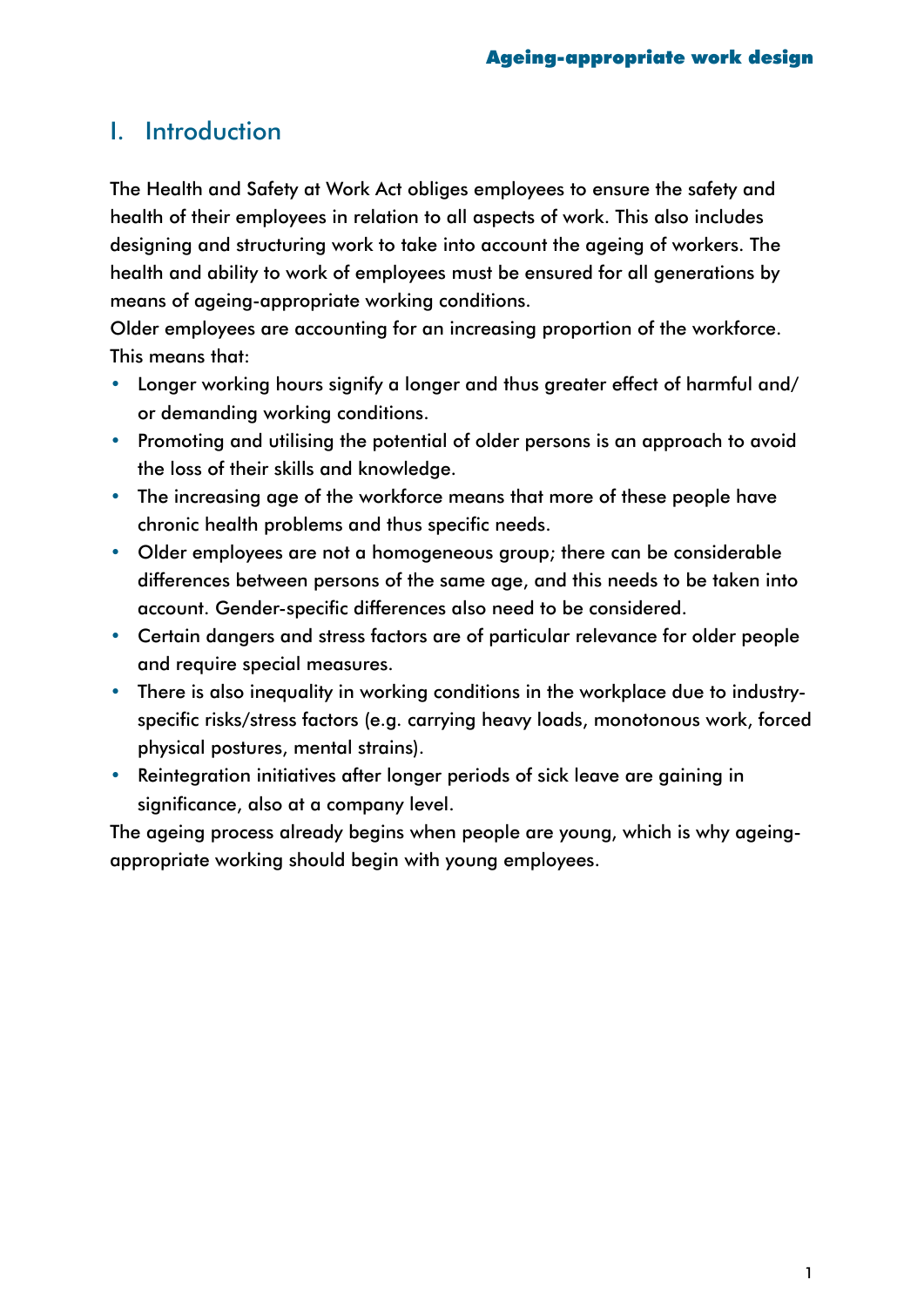## II. Legal basis: the Health and Safety at Work Act (ASchG), Federal Law Gazette No. 450/1994; as amended.

*Section 3(1): Employers are obliged to ensure the safety and health of their employees in relation to all aspects of work. The cost of these efforts must not be borne by the employees themselves. In order to protect the lives, health, integrity and dignity of employees, employers have to take the necessary measures, including measures to prevent workrelated risks, to provide information and instruction, and to create a suitable organisational structure with the required funding.*

*Section 4(2): When determining and evaluating risks, workers who are particularly at risk or in need of protection should be taken into account, as well as the suitability of workers with regard to their constitution, physical strength, age and skills or qualifications (Section 6 para.1). Special emphasis should be given to the determination and evaluation of to what extent specific dangers can result in certain workplaces and in certain work process for workers who have a need for special protection. Section 6(1): When issuing tasks to workers, employers have to taken into account their suitability with regard to safety and health. Particular attention should be paid here to their constitution and physical strength, age and skills.*

Further elements of the Health and Safety at Work Act (ASchG) such as the principles of risk prevention (Section 7), the design of work processes or workplaces (Sections 60 f, 66), handling loads (Section 64), or job profiles and fields of activity (Sections 76 and 81) as well as the proposals of preventive experts for the improvement of working conditions (Section 84) are of particular significance in ensuring ageing-appropriate working conditions.

Comparable regulations also apply to federal employees in accordance with the Protection of Federal Employees Act (B-BSG), Federal Law Gazette I No. 70/1999 as amended (Sections 3-7, 60f, 64, 66, 74f, 77f, 80).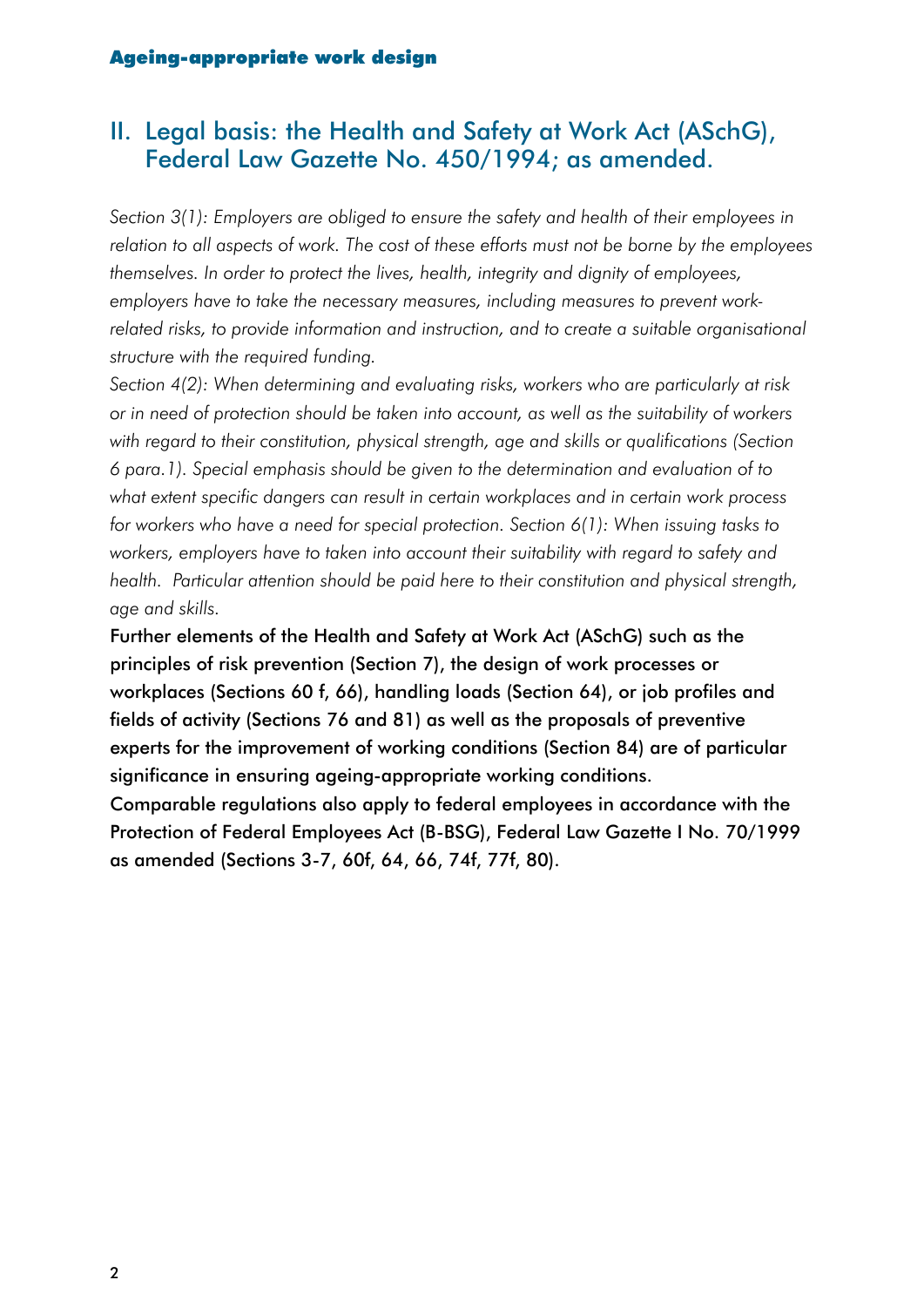# III. What can companies do?

3 steps towards the goal: Ageing-appropriate work design

First step: Carry out an age-structure analysis

An analysis of the company-specific age structure can be a good way for a company to start looking at this issue more intensively. An age-structure analysis reveals the status quo and at the same time makes it possible to look into the future:

- The current age-structure data is recorded either just for all employees, or also for individual organisational units or groups of employees.
- On the basis of certain assumptions on changes in personnel numbers, a forecast for the future age structure is drawn up.

As the age structure analysis takes the future situation into account, it can act as an early warning system which can, for example, show in a timely way a need for skills training, the risk of staff shortages or necessary succession planning in the case of older employees retiring. The results of the age structure analysis are shown as a graph which makes it possible to take holistic and targeted measures in order to be prepared for the future. Here are some tools for an age-structure analysis or an age-structure check: [www.arbeitsinspektion.gv.at](http://www.arbeitsinspektion.gv.at), [www.eval.at,](http://www.eval.at) [www.wko.at](http://www.wko.at) und [www.gesundearbeit.at](http://www.gesundearbeit.at)

Second step: Identifying work which can be particularly stressful or demanding for older people

#### Possible approaches:

- Risk assessment, the assessment of workplaces with regard to especially stressful work for older people; the evaluation of workplaces with a focus on older employees
- Drawing up workplace maps on the basis of the assessment of risk factors such as noise, heat, cold, physically strenuous work, lifting and carrying, working in tiring or painful postures, using the same hand and arm movements (forced static postures), night and shift work, a high speed of work, monotonous work with little possibility to change it, working under the pressure of time and deadlines, and continuous availability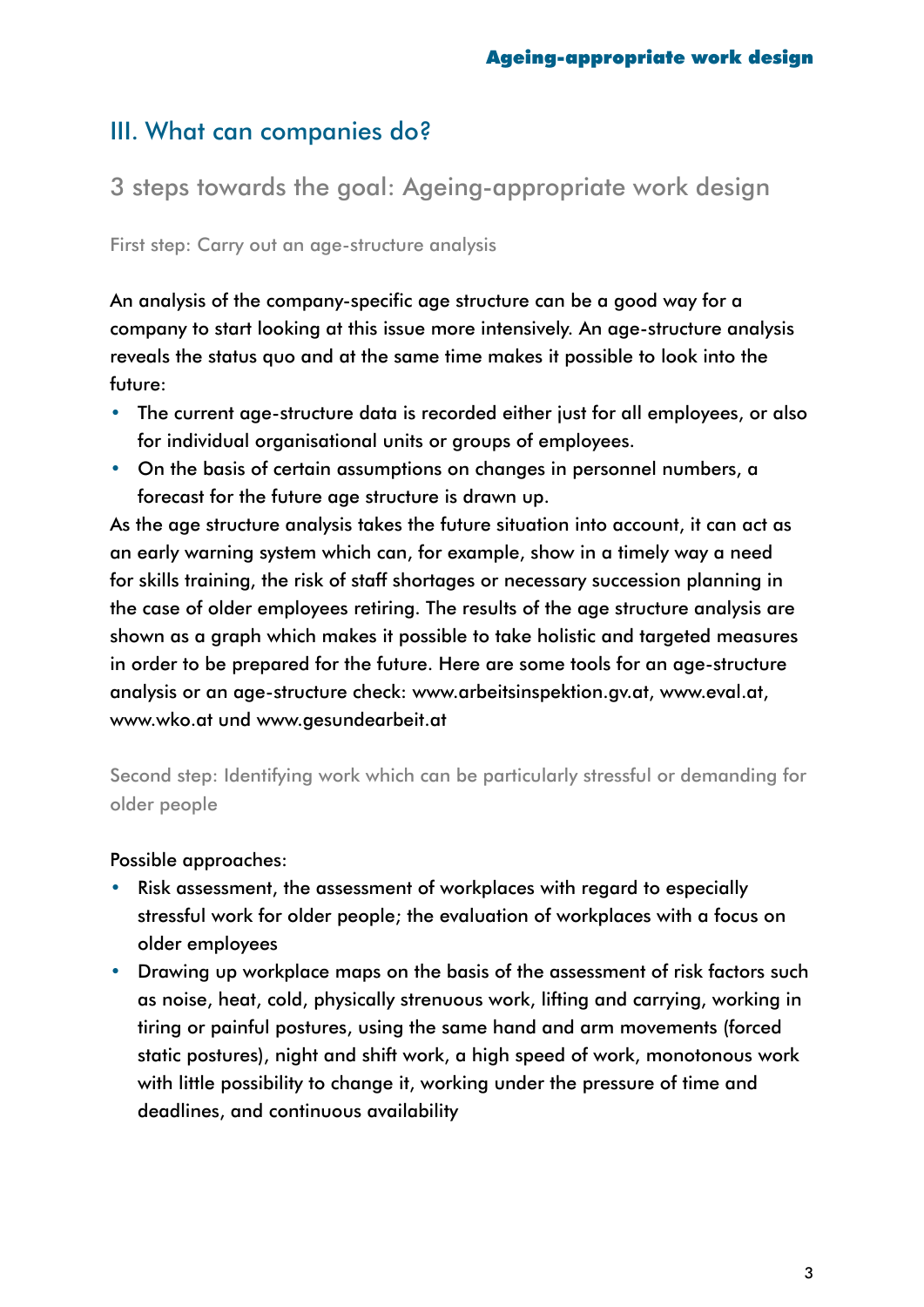#### Third step: Ageing-appropriate work design

Designing ageing-appropriate workplaces in companies is a complex process with a wide range of opportunities for changes and adaptations in various areas and functions of the company. Practical experience from companies shows that the following fields are particularly important for the development of ageingappropriate working conditions (see appendix):

- Work organisation: focus on workplace design, tasks and working hours, and communications
- Health: focus on the protection of health, ergonomics, the reduction of stress and health promotion
- Further training: focus on qualifications, competences and professional development
- Leadership: focus on leadership and the advancement of employees

### IV. Important factors for the success of ageing-appropriate working at a company level

Each of these four fields of action provides a wide range of opportunities. In order to achieve sustainable ageing-appropriate work organisation, it is vital to take into account the interaction of the four fields of action in the planning and implementation of measures.

A further decisive factor for the success of age management in companies is networking with occupational physicians, safety experts and industrial/ organisational psychologists as well as other experts. Other key factors are the participation and involvement of works council members, safety representatives and employees in this process, as well as providing them with comprehensive information.

Workers themselves are experts with regard to their own workplaces and know the stress factors of their work very well.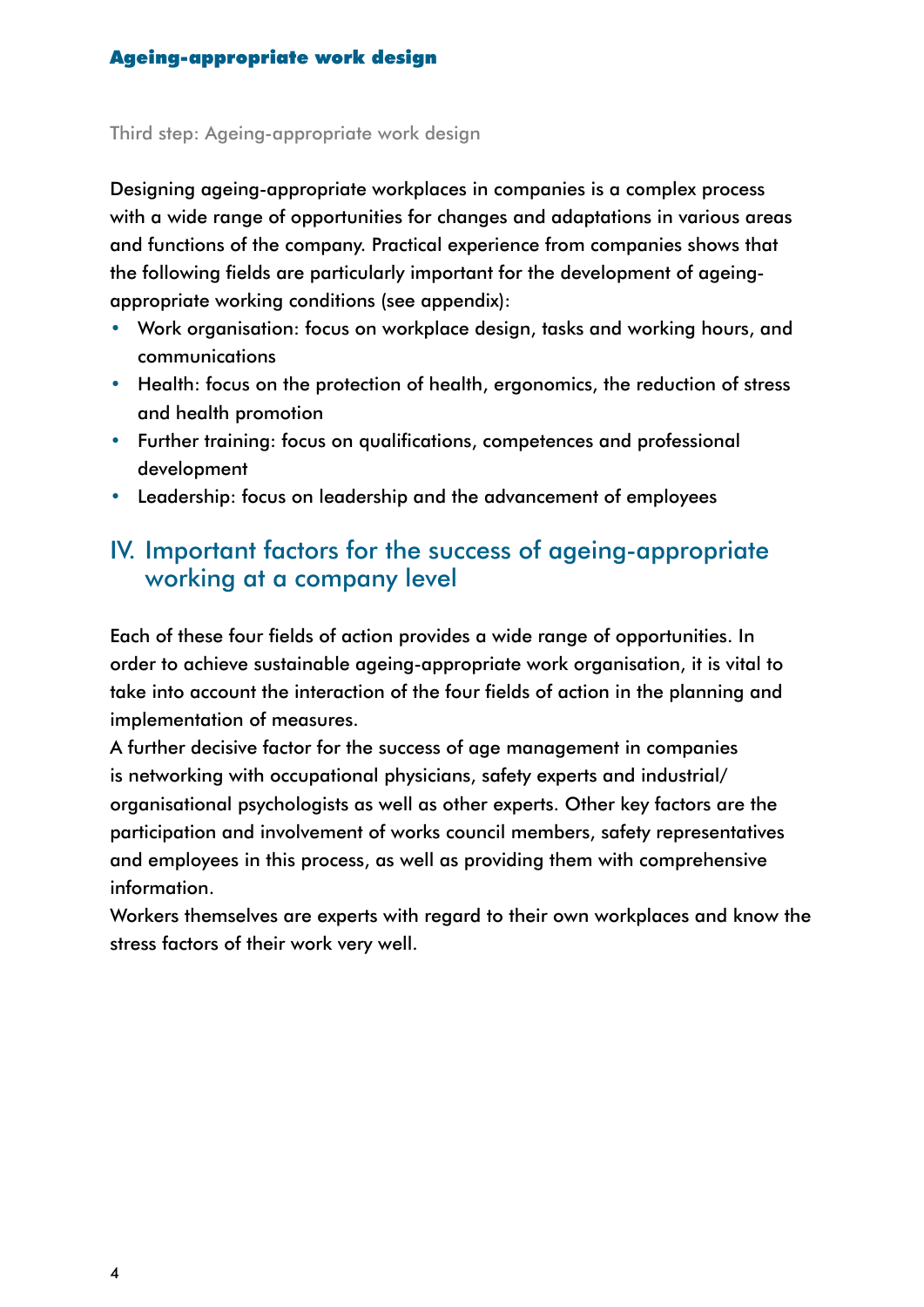Appendix: Examples of measures in the four fields of action

Field of action 1

| <b>What makes work ageing-</b><br>appropriate?                                                          | <b>Recommendations for ageing-</b><br>appropriate work design                                                                                                                                                                                                                                                                                                                   |
|---------------------------------------------------------------------------------------------------------|---------------------------------------------------------------------------------------------------------------------------------------------------------------------------------------------------------------------------------------------------------------------------------------------------------------------------------------------------------------------------------|
| Holism of work: Being able to recognise<br>the contribution of one's own work to the<br>overall product | The targeted use of the experience of<br>older workers in the organisation of tasks<br>and in dealing with complex holistic issues                                                                                                                                                                                                                                              |
| Being able to work fluently, with sufficient<br>time available and without disturbing<br>interruptions  | Ensuring that work is carried out in line<br>with the required specifications, that<br>there is sufficient information and that<br>operational planning takes effect quickly                                                                                                                                                                                                    |
| Ensuring independence of action when<br>carrying out work                                               | As far as possible, allowing workers to<br>make their own decisions in relation to<br>work processes and the use of equipment                                                                                                                                                                                                                                                   |
| Diversity of work                                                                                       | Varied tasks - encouraging a combination<br>of types of work with physical and mental<br>demands                                                                                                                                                                                                                                                                                |
| Organisation of working hours                                                                           | • A target break culture with breaks<br>designed to promote regeneration<br>• Ageing-appropriate shift plan design<br>• Offering sabbaticals and flexitime<br>schemes<br>• Enabling the organisation of work to be<br>increasingly oriented towards people's<br>individual resources                                                                                            |
| Cooperation:<br>communicating in time and cooperating<br>sufficiently                                   | Taking useful competences of older<br>employees into account sufficiently via:<br>• the prioritisation of a goal or a task<br>depending on the worker's own wishes<br>and the loss of personal abilities<br>(selection)<br>• the continuous improvement of personal<br>abilities (optimisation)<br>learning and applying alternative<br>competences (compensation) <sup>1</sup> |

*1 The pianist Arthur Rubinstein candidly spoke about the secret of his success in an interview: firstly, he played fewer pieces and thus had less to remember (selection). Secondly, he practised these pieces more frequently (optimisation). And thirdly, he played particularly slowly before fast passages, which made the slower ones seem more significant and the fast ones seem faster (compensation).*

*((Source: Die Zeit 7.8.2003 in the article "Der Rat der Greise" [The Advice of the Aged] [www.zeit.](http://www.zeit.de/2003/33/P-Baltes) [de/2003/33/P-Baltes](http://www.zeit.de/2003/33/P-Baltes)*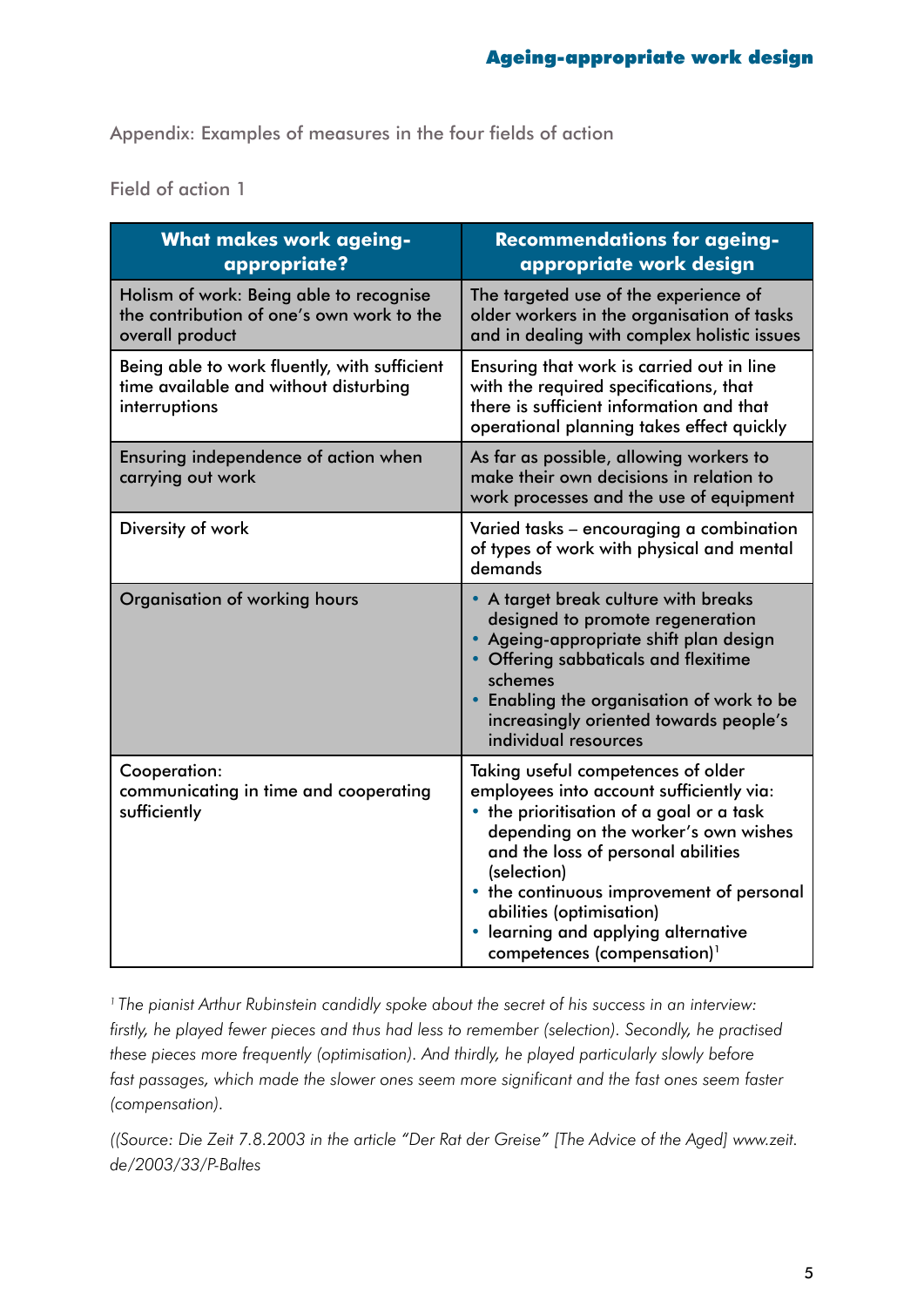# Ageing-appropriate work design

Field of action 2: Health

| <b>What makes work ageing-</b><br>appropriate?                                                                                                                                                           | <b>Recommendations for ageing-</b><br>appropriate work design                                                                                                                                                                                                                                                                                                                             |
|----------------------------------------------------------------------------------------------------------------------------------------------------------------------------------------------------------|-------------------------------------------------------------------------------------------------------------------------------------------------------------------------------------------------------------------------------------------------------------------------------------------------------------------------------------------------------------------------------------------|
| Ergonomic design of the workplace: e.g.<br>by adapting the workplace to the person's<br>individual radius of action, by means of<br>lifting and carrying aids and via balanced<br>hand and arm movements | • Making physical work easier via the<br>deployment of technical aids<br>• Activities without the frequent raising of<br>the arms (working above head height)<br>or frequently using bent arms, and<br>without frequent twisting of the spine<br>• Workplace-related improvement<br>of movement and posture, e.g. via<br>workplace-related compensatory<br>exercises                      |
| Reduction and/or limitation of work in<br>difficult conditions, such as reduction<br>of work in cold and heat, limiting noise<br>and vibrations, and the improvement of<br>workplace lighting            | • The use of ventilation and<br>• shading systems; provision of<br>unsweetened drinks<br>• The deployment of sound-proofing<br>elements in workshops, better audibility<br>and visibility of warning signals<br>No excessive lighting which dazzles, but<br>stronger lighting for specific work<br>Single, individually adjustable lights and<br>individually adjustable light protection |
| Taking varying degrees of perceptual<br>ability into account                                                                                                                                             | Displaying work instructions in various<br>ways (e.g. posters, videos and diagrams<br>instead of only in writing)<br><b>Enlargement of writing and symbols</b>                                                                                                                                                                                                                            |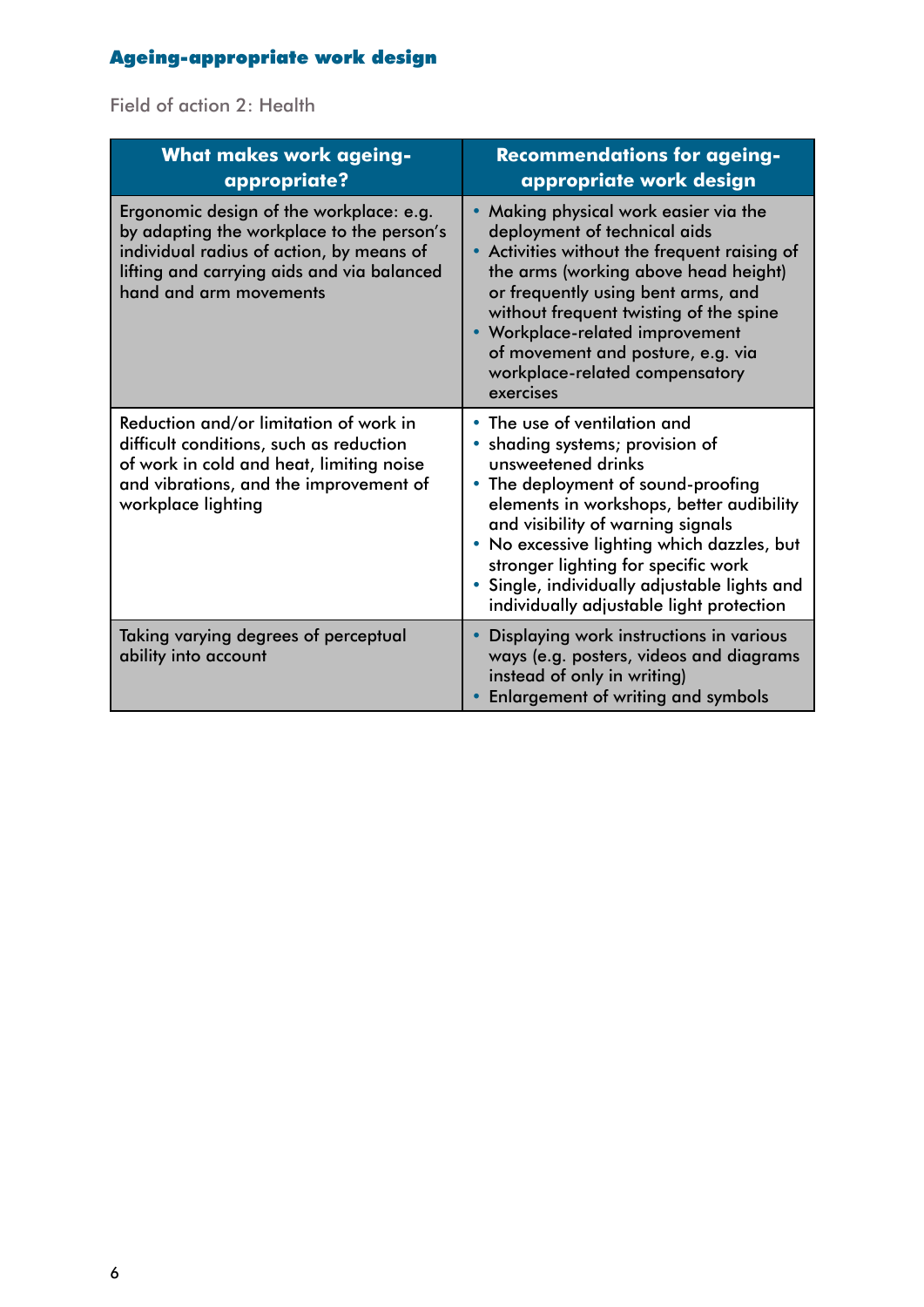| <b>What makes work ageing-</b><br>appropriate?                                                          | <b>Recommendations for ageing-</b><br>appropriate work design                                                                                                                                                                                                                                                                                                                                                                                                                                             |
|---------------------------------------------------------------------------------------------------------|-----------------------------------------------------------------------------------------------------------------------------------------------------------------------------------------------------------------------------------------------------------------------------------------------------------------------------------------------------------------------------------------------------------------------------------------------------------------------------------------------------------|
| Use available knowledge for the work and<br>learn new Things<br>Work fits in with skills/qualifications | • Systematic use of the experience of<br>older people Tandem systems between<br>old and young (teaching and learning)<br>Age-sensitive career planning: getting<br>the opportunity to be able to take on<br>other new tasks throughout working life<br>Learning from each other in a colourful<br>mixture of generations Teams of mixed<br>ages and ethnicities                                                                                                                                           |
| Skills training for new work, human<br>resources planning and personnel<br>development                  | • Using the knowledge from the<br>experience and specialist knowledge<br>of older employees (taking gender and<br>diversity into account) in the<br>restructuring of work processes, the<br>organisation of work and the creation of<br>training programmes<br><b>Encouraging learning at all ages:</b><br>offering further and continuing<br>education and training independently of<br>age and field of work<br>Taking into account the different<br>approaches to learning of different<br>generations |

Field of action 3: Skills training

## Field of action 4: Leadership

| <b>What makes work ageing-</b><br>appropriate?                                                       | <b>Recommendations for ageing-</b><br>appropriate work design                                                                                                                                                                                                                             |
|------------------------------------------------------------------------------------------------------|-------------------------------------------------------------------------------------------------------------------------------------------------------------------------------------------------------------------------------------------------------------------------------------------|
| Social support: Social behaviour which<br>does not exclude and develops a feeling of<br>togetherness | • The role-model effect of managers:<br>treating each other respectfully<br>Social support from superiors helps to<br>cope with stress in the workplace                                                                                                                                   |
| Feedback, recognition and appreciation                                                               | • The use of management tools such<br>as age-sensitive, life-phase oriented<br>interviews with staff and exchanges<br>of experience in which recognition for<br>older employees is shown.<br>Giving appropriate, prompt and detailed<br>feedback on work<br>Constructive error management |
| Life phase-oriented management style                                                                 | Raising the awareness of managers<br>for age and ageing as a reconstruction<br>processes, and for strengths which are<br>related to the respective age<br>Designing specific tasks so that<br>they correspond to the skills of the<br>employees                                           |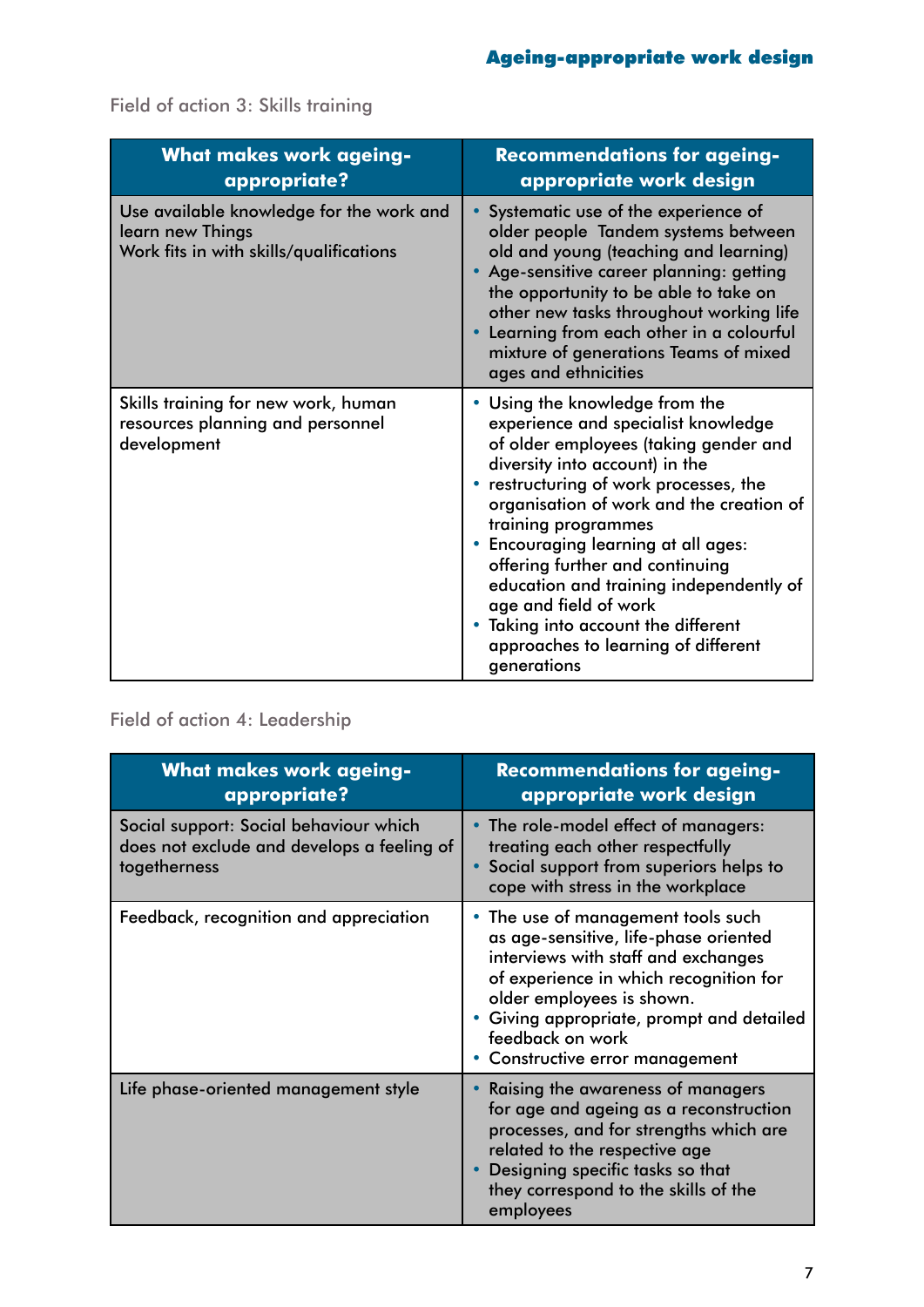#### Link tips:

[www.arbeitundalter.at](http://www.arbeitundalter.at): Ageing-appropriate work organisation - information on the joint website of the social partners. Contains descriptions of examples of its realisation in companies, practical experience and specific tips as well as solutions for ageing-appropriate working.

[www.nestorgold.at:](http://www.nestorgold.at) The Nestor Gold seal of quality from the Federal Ministry of Labour, Social Affairs and Consumer Protection is for companies and organisations which promote the potential and needs of their older employees as well as dialogue between the generations, and which undergo a special certification process.

[www.arbeitsinspektion.gv.at](http://www.arbeitsinspektion.gv.at): Offers comprehensive information on the issue of working environments which are age- and ageing-appropriate.

[www.eval.at](http://www.eval.at): Ageing-appropriate work design plus information and documentation aids on safety and health in the workplace with a special focus of age.

[www.fit2work.at](http://www.fit2work.at): Fit2work is an information and advice programme for persons and companies on how people can remain in the working process or be reintegrated.

[www.gesundearbeit.at](http://www.gesundearbeit.at): Fundamental information on the issues of age- and ageing-appropriate work as well as design tips, checklists, book tips and interesting links.

[www.wko.at](http://www.wko.at): Demographic trends in companies. Information on and instruments for Demography Check, a tool for company age-structure analysis and retaining skilled workers

www.iv-net.at/iv-all/publikationen/file 651.pdf: the brochure "Perspective 50+ Best Practice-Beispiele aus der österreichischen Industrie" (examples of best practice for those aged 50+ from Austrian industry, in German). This includes numerous examples of the practical realisation of ageing-appropriate working in Austrian industry.